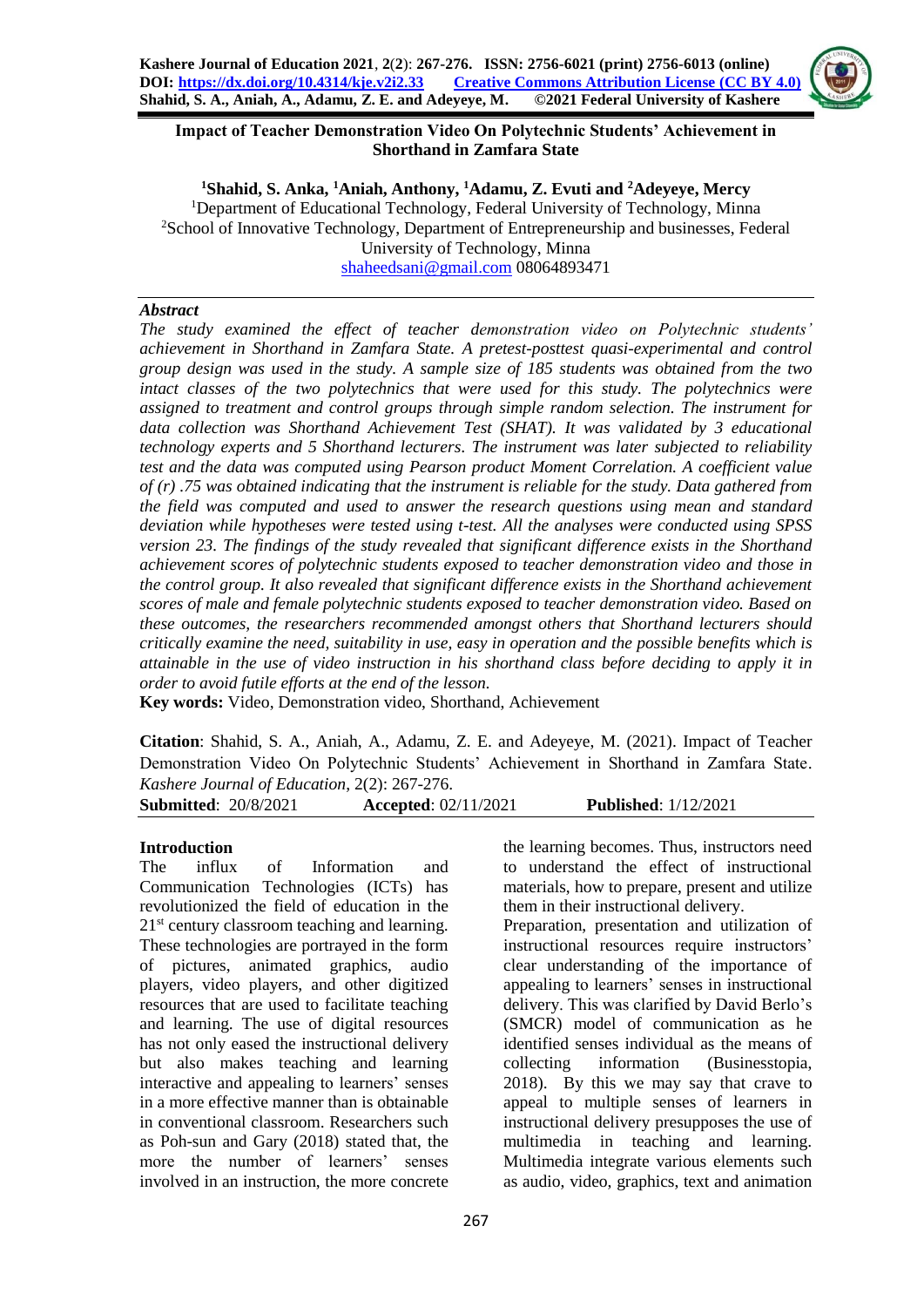

into one synergistic and symbiotic whole that results in more benefit to learners than any one of the media elements can provide individually (Andrew, 2011). This however revealed that one of the important elements of multi-media is video.

A video is an audio-visual resource which provides recorded information for classroom activities as well as explanations and instructors' demonstration of ideas, explanation of concepts and theories to enliven teaching and learning. It combines sounds with pictures, animations and moving images of characters and humans to present classroom activities. Video as an instructional resource is of great significance to classroom instruction as it appeals to learners' senses of seeing and hearing (Brame, 2015). It has the advantage of utilizing sight and audition of the learners which are powerful source of balance in the classroom as it enhances learning outcome. The use of video concretizes the abstract nature of teaching and learning in the  $21<sup>st</sup>$ century by bringing forth experiences and resources that are far away from the reach of the learners into the classroom (Brame, 2015). Video also offers the advantage of follow-up drills for students' private practice and self-study pattern by closing the barrier of pace, place and time. Video provides opportunity of quizzing students' performance thereby enabling them to selfassess what is learnt and what is not (Abubakar *et al*, 2019).

The availability of video recording, editing and playing facilities has led to the creation of several kinds of videos. Santos (2016) posits that the increasing use of technology to manipulate video recording for classroom instruction over the years made it possible for the creation of videos in a number of ways. For example, instructor made video (using video clips from camcorders, iPhones, iPods, Smartphone, webcam and digital cameras); re-creating video content from existing ones; direct use of already prepared educational videos (mostly found over the net from YouTubeEdu, TEDEd, iTunes and modern libraries); instructor recorded demonstration videos (where direct classroom recording of instructors' demonstration is done) and animated videos (where inanimate objects, screen shot,

images, graphics and other computer generated characters).

The production style of these videos might have different learning effects and that the selection of a video production style should take a holistic view that considers the type of the course and the needs of the learners (Santos, 2016). To allign videos with course objectives, Konstantinos (2018) inditified six basic types of video production styles that can directly depict learners needs: 1). Classroom lecture with instructor on the blackboard, 2). Talking head of instructor at desk, 3). Digital drawing board (Khan-style), 4). Slide presentation, 5). Studio with out audience, and 6). Computer coding sessions. These videos are produced by the instructors following a peccable presentation format.

The presentation format of instructor-led videos (which is the focus of this research) ranges from direct recording of classroom teaching with a stationary camera, to the illustration on whiteboard and screencasts with voice-over. But the most popular instructional video format is the direct video recording of classroom activities facilitated by the course instructor on camera (Konstantinos, 2018). Kontastinos stressed that these videos are preferred because students consider the facial presence of the instructor or a huma-like animated character (with voice, eye-contact, and gestures) in the video to offer more learning engagements. Comfirming these claim, requires the researcher to find out whether teacher demonstration video appeale to polytechnic students' achievement in Shorthand.

A teacher demonstration video in this context is a pre-recorded Shorthand video package with instructor delivering instructions with illustrations, dictations and demonstrations as would have been done by the instructor in conventional classroom situation. Demonstration videos provide learners with practical description of Shorthand concepts, theories and principles that would have otherwise be made verbally. Shorthand as a discipline is the art of representing spoken sounds by written signs using phonetic symbolic writing method that increases speed and brevity of the writer as compared to longhand. The process of writing in shorthand is called stenography, from the Greek *stenos* (narrow) and *graphein* (to write). A Shorthand writer is a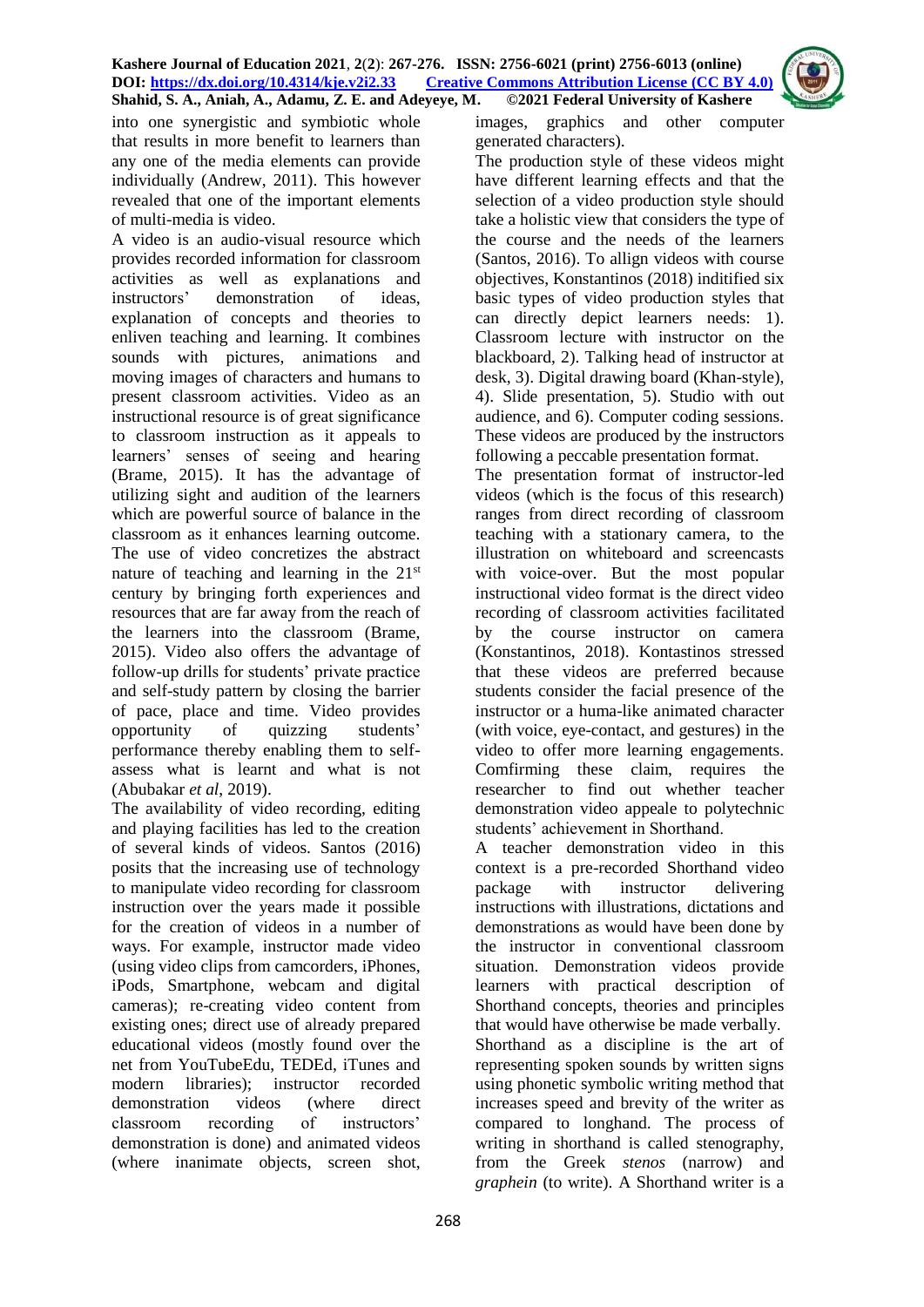

sound writer who writes the speeches made by the speakers at a great speed. To achieve this, the writer had to listens to the sounds made by the speakers, analyse these sounds and represent them with the corresponding signs. In learning Shorthand, learners are trained on both the cognitive art of identifying various English sounds made by the speakers and psychomotor skills of representing these sounds by their corresponding signs. Affirming this, Ibeigu (2013) defined Shorthand as a skilled subject which involves the use of head, heart and the hand in quick response to spoken words. Shorthand is both cognitive and psychomotor skilled subject taught over the years in a conventional setting.

A conventional Shorthand classroom setting, involves the use of instructor-chalk-and-talk approach characterized by a series of passages dictated by the instructor to students at variant speeds. Students in turn use various signs to represent what is being dictated; this way, students are prepared for speedy writing. Audio tapes are often integrated into the dictation sessions to relieve the instructor off the stress of repetitive nature of dictations. The audio tapes contain pre-recorded dictation of Shorthand passages and instructions which the instructor/teacher only guide the 'plays' and 'stops' as the dictation unfolds in the classroom.

For students' private studies, these audio tapes are availed to them containing different dictated passages at different speeds with the instructor giving verbal instructions on how, what, and when to perform a certain instructional task; but audio tapes only appeal to the learners' senses of hearing (Baba *et, al.* 2018). Teacher demonstration video provide additional feature of demonstrating to the students how given instructions, and concepts are to be achieved. This research work seeks to investigate whether teacher demonstration video enhance polytechnic students' achievement in Shorthand better than the conventional method,

Achievement is the successful attainment of goal exemplified by the act of accomplishing a task. Though, controversies regarding what makes achievement in shorthand is built around writing shorthand outlines according to the rules of the system, building shorthand skills, speed of writing and accurate transcription, Shorthand achievement also represents the number of words a learner can write correctly in a minute at a certain speed (Okoro, 2018). Most often than not, students' achievement had been studied and reported with respect to gender.

Gender is a socio-cultural phenomenon that divides students into categories of "male" and "female", with each having associated dress, roles, stereotypes and preferences. Some roles or behaviours that differentiate girls from boys are as a result of how their brains work. The differences that exist in how boys' and girls' brains work are as a result of differences in the way their brains develop; the brain development processes in girls begins with their language areas of brain developing early, while in boys the visual-spatial areas of the brain develop first (Ibegbu, 2013).

Studies in the field of video instructional materials profuse literature today. One of such studies was carried out by Irene (2015) on the Effect of Video Programmes Utilization on Standard Two Pupils' Science Achievement in Dagoretti District, Nairobi County with the objective of examining the effect of level of integration of video programmes into lessons by the instructors on class two pupils' achievement in science. The study was conducted with two groups (experimental and control groups); while experimental group was exposed to video programmes, control group was taught using traditional method only. Upon the completion of the study the analysed result revealed that class two pupils who were taught using an integration of video programmes had higher scores in science as compared to those who were taught using traditional methods. Irene (2015) therefore concluded that utilization of video programmes in science lessons could enhance the academic achievement of lower primary school pupils.

On the basis of what form of video format best enhance student's achievement, scholars like Gambari *et al.* (2016) conducted a study on the Effects of video instructional packages on achievement of senior secondary school students in Mathematics with the objectives of finding out the difference in the mean achievement scores of students taught mathematics using Text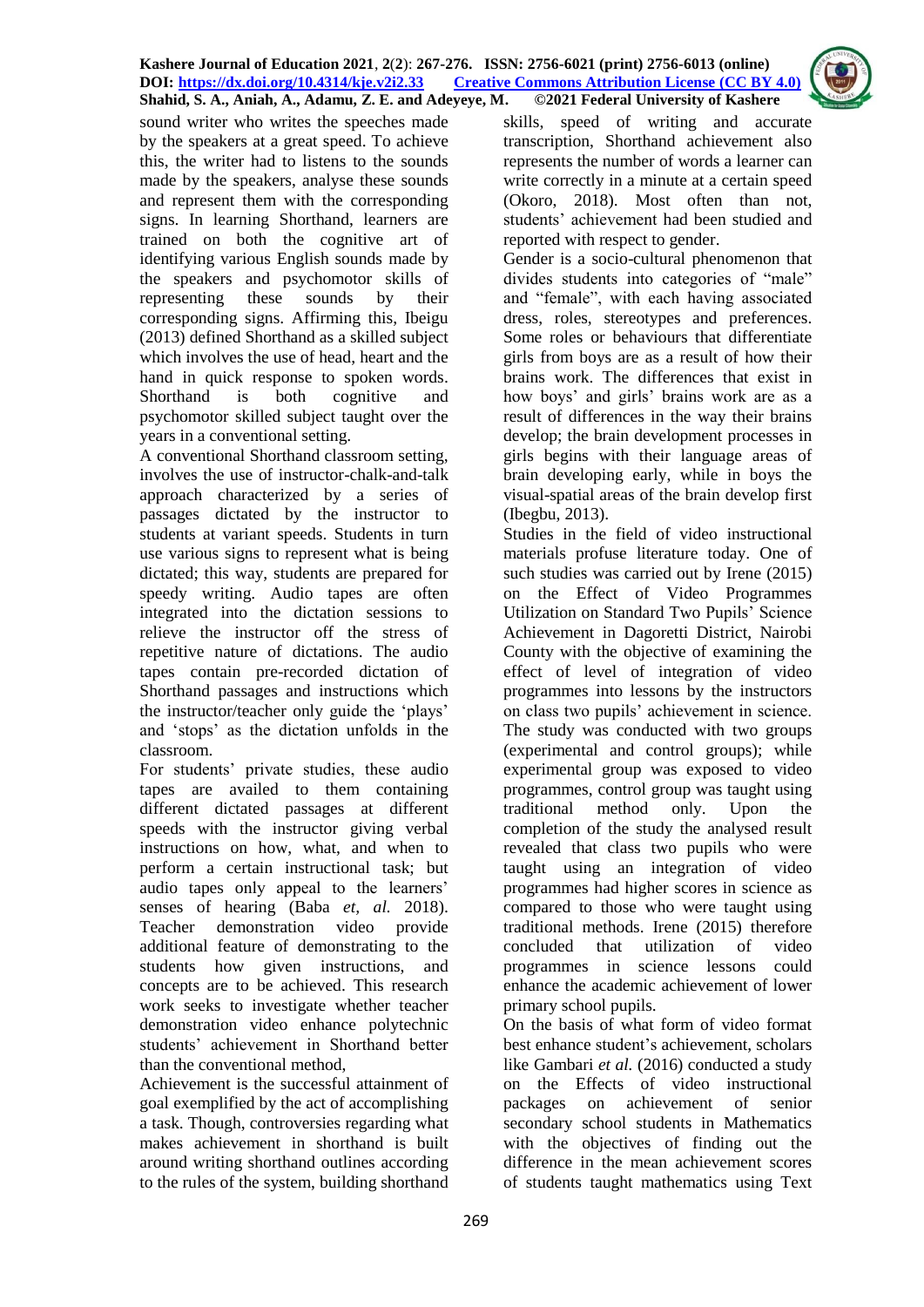

Only (TO), Text and Narration (TN), Text and Animation  $(TA)$ , and Text + Animation + Narration) video instructional packages. The study adopted quasi-experimental design with a pretest, posttest experimental and control group design. The results revealed that students taught mathematics using TAN Video achieved significantly better than those in the other groups.

In another related study conducted in Turkey, Okoronkwo (2016) investigated the effect of video instruction on students' achievement and attitude towards an introductory physics course. A quasiexperimental pretest-post-test design was used with a total of 25 fresh students. The study was conducted in the General physics II course (which focused on electricity and magnetism concepts). There was one control and one experimental group (namely the video instruction group). The result indicated that the video instructional approach impacted student achievement in physics better than conventional method.

In the area of academic achievements' in relation to gender, researchers revealed that any attempt to enhance conventional class instruction has a lot of effect on students' learning outcomes gender wise. These studies include a study by Ibe, *et al.* (2016) conducted on Gender and levels of attainment of scientific literacy among science students under constructivist instructional model. The study aimed at investigating the levels of attainment of scientific literacy by junior secondary (JSS2) male and female students exposed to constructivist instructional practices and those exposed to conventional (lecture) method. A Quasi-experiment of nonequivalent control group design was used with a total of 162 students of four coeducational schools in Ohafia Local Government Area, Abia state, Nigeria. The findings showed that constructivist instruction enhanced students' attainment of scientific literacy irrespective of their sexes. In the same vein, study by Aniah and Sani (2020) which investigated the effects of two modes of computer assisted instruction (CAI) on pupils' achievement and retention in English spelling in Niger State, Nigeria, further revealed that no significant difference existed in the mean achievement scores of male and female pupils taught

English language spelling using CAI tutorial package. The finding revealed that CAI tutorial package is gender friendly and not gender biased in teaching English language spelling.

Gambari *et al.* (2016) study examined the effects of video-based cooperative, competitive and individualized instructional strategies on the performance of senior secondary schools' students in geometry in Nigeria differs from the above finds. The study revealed that male performed better than females in competitive instructional strategy. Itohan's (2021) study which examined the effectiveness of adaptive instructional delivery approach on students' performance in General Woodwork in technical colleges, Edo State also reported same result. Itohan (2021) study revealed that male students taught General woodwork through adaptive teaching strategy had higher mean gain score than the females.

These inconsistencies regarding students' achievement and gender influences in learning outcomes led the researcher to investigate the impact teacher demonstration video on polytechnic students' achievement on Shorthand in Zamfara State.

# **Statement of the Problem**

The task of jotting down executives' speeches, minutes of meetings, conference proceedings and office correspondence' dictations are but the functions of secretaries. Secretaries achieve these, through the use of high speed writing skills known as Shorthand. It is a skill highly priced by fast writers. Standard organizations, companies, government parastatals and higher institutions of learning cannot operate functionally without the services of confidential secretaries. Consequently, for executive has ever lived up to his maximum responsibilities they need the help and cooperation of a competent secretary. Their services usually lighten the bureaucratic burden of most organizations in terms of documentation and preservation of policies, resolutions and extracts of meetings. While these functions are found wherever administrative works exist, the secretaries are expected to transcribe all the captured Shorthand notes from the spoken words into text and document them for further action. Presently,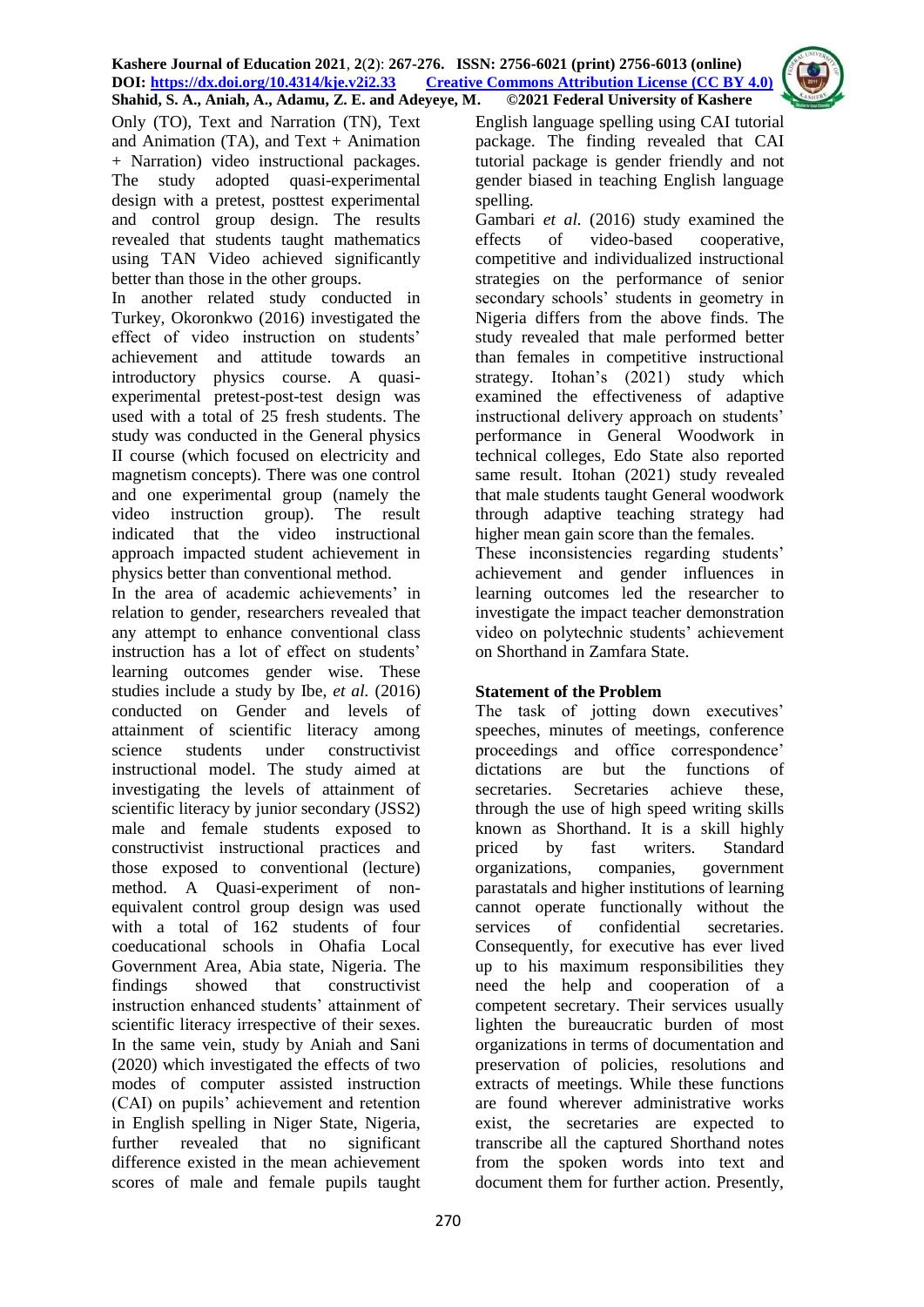

there is acute shortage of confidential secretaries in most organizations. This may not be unconnected to the fact that high proficiency in Shorthand which includes the ability to take notes/minutes in Shorthand (which most of today's secretaries and aspiring secretaries lac) is still an important criterion for employment, selection, placement and promotion of secretaries (Sarki, 2015). Oden (2018) stressed that even where they are found – in business offices, courtrooms, government offices and committee meetings, they are mostly incompetent to handle their jobs as few of them make use of Shorthand skills which easily allows them to take accurate notes at a great speed over a long period of time. The attitude of secretaries towards the application of their Shorthand skills is attributed to their poor Shorthand achievement in schools Okoro (2018). The reason for the aforementioned was not distanced from the use of conventional method of teaching Shorthand over the years which Adamu (2012) characterized as uninteresting and boring to the students. The need therefore to seek for a better technological approach into the contemporary Shorthand classroom to tackle the issues faced by the conventional method became imperative and has led to a number of researchers employed the use of audiovisual media such as video to ascertain its impact on students' achievement. A number of studies were also done on the causes of students' failure, loss of interest and retention in Shorthand. Few researches were done on the application of video instructional materials in Secondary Schools in North-west zone Nigeria but none was to the knowledge of the researcher was done on teacher Demonstration video on Polytechnic students on Shorthand in Zamfara State. This is the gap left to be filled by this research work. Tertiary institutions are the drilling points of confidential secretaries; hence, the researcher tends to investigate the impact of teacher Demonstration video on Polytechnic students' achievement in Shorthand in two selected Polytechnics in Zamfara State.

#### **Purpose of the Study**

The purpose of this study is to investigate the impact of teacher demonstration video on polytechnic students' achievement on Shorthand in Zamfara State.

Specifically, the objectives of the study are to:

- 1. Ascertain the impact of teacher demonstration video and conventional class demonstration method on polytechnic students' achievement in Shorthand.
- 2. Find out the influence of gender on the achievement of polytechnic students taught Shorthand using teacher demonstration video.

### **Research Questions**

The following research questions guided this study:

1. What is the mean achievement score of polytechnic students taught Shorthand using teacher demonstration video and those taught with conventional class demonstration method?

2. What is the mean achievement scores of male and female polytechnic students taught Shorthand using teacher demonstration video?

#### **Research Hypotheses**

The following null hypotheses were formulated and tested at 0.05 level of significance:

- **HO1:** There is no significant difference in the mean achievement scores of polytechnic students taught Shorthand using teacher demonstration video and conventional class demonstration method.
- **HO4:** There is no significant difference in the mean achievement scores of male and female polytechnic students taught Shorthand using teacher demonstration video.

# **Research Methodology**

The research adopted quasi-experimental pre-test, post-test non-randomized control group design with two levels of independent variables (Demonstration video and Conventional classroom demonstration method) was used for this study. One level of dependent (achievement) and two level of moderating variables - gender (males and females) were used in the study.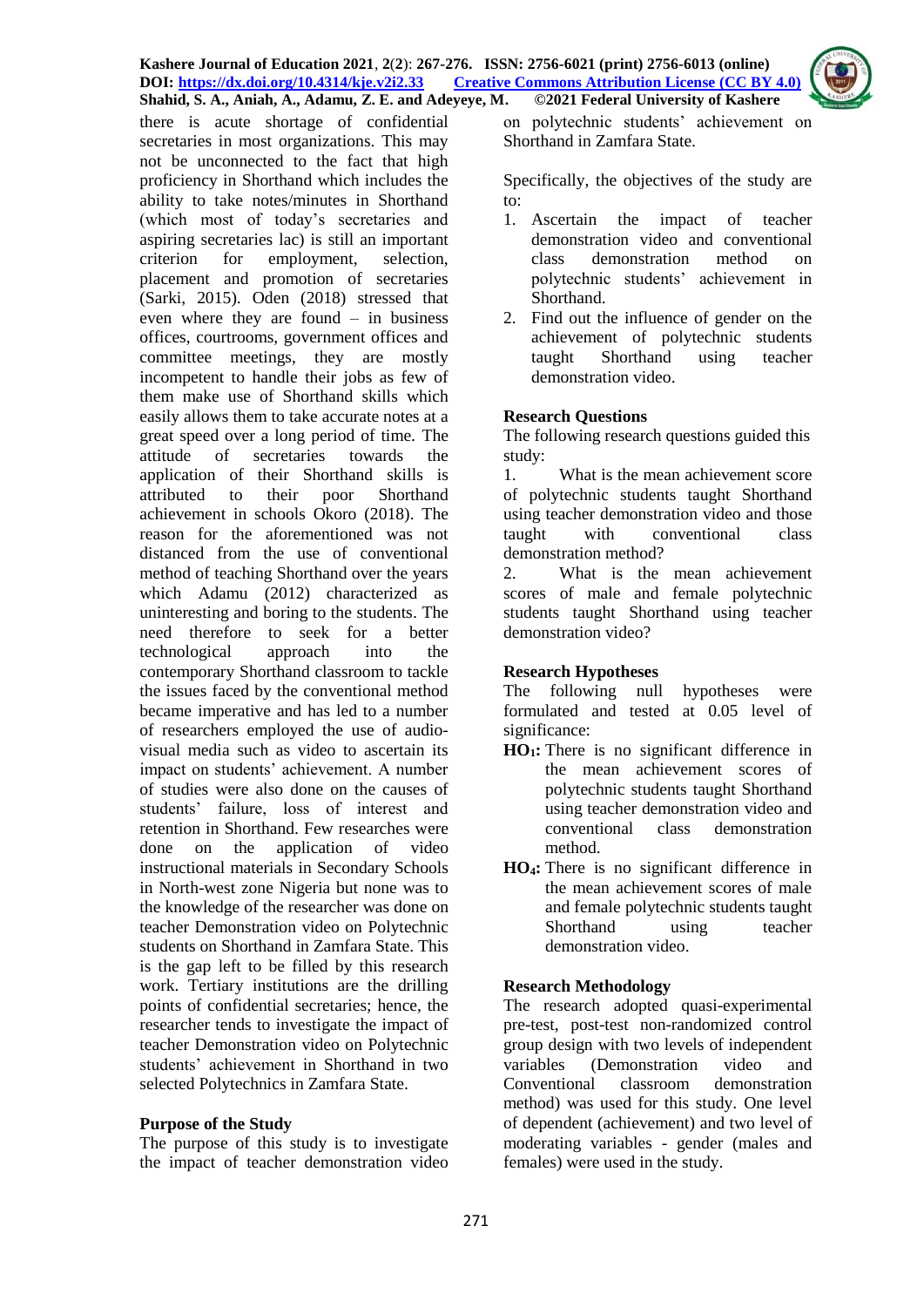

The population of this study consist of all the (422) National Diploma one students of the Department of Office Technology and Management (ND1 OTM) from the two (2) polytechnics (Abdu Gusau Polytechnic, Talata Mafara and Federal Polytechnic, Kaura Namoda) in Zamfara state. The schools were assigned to experimental and control groups using simple random selection technique. A sample size of 187 students obtained through the two intact classes selected from the schools above, were used for this study.

Shorthand Achievement Test (SHAT) with multiple choice items drafted out of the curriculum content taught through the video was used for data collection. The instrument was face and content validated by 3 educational technology experts (2 from Federal University of Technology, Minna and one from Federal college of Education

Technical, Gusau); Five (5) Shorthand lecturers (2 each from College of Education Minna and Abdu Gusau polytechnic, one from Federal Polytechnic Kaura Namoda) validated the instrument. SHAT was pilot tested and the result which was computed using Pearson product Moment Correlation, yielded a coefficient value of (r) .75. This makes the instrument reliable. Data collected from field was used to answer the research question using mean and standard deviation while hypotheses were tested using t-test. All the analyses were conducted using SPSS version 23.

## **Results**

**Research Question One**: What is the mean achievement score of polytechnic students taught Shorthand using teacher demonstration video and conventional class taught using demonstration method?

**Table 1: Mean and Standard Deviation of Experimental and Control Group at Pretest and Posttest**

| Group        |    | <b>Pretest</b> |         | <b>Posttest</b> | Mean gain |       |
|--------------|----|----------------|---------|-----------------|-----------|-------|
|              |    | Mean           | SD      | Mean            | SD        |       |
| Experimental | 98 | 40.99          | ' 1.865 | 60.82           | 11 272    | 19.83 |
| Control      | RΟ | 4144           | 1971    | 56.69           | 9.421     |       |

Table 1 shows mean and standard deviation of experimental and control group at pretest and posttest. The table revealed that students in experimental group who were exposed to teacher demonstration video had mean score of 40.99 and standard deviation of 11.185 at pretest and mean score of 60.82 and standard deviation of 11.272 at posttest. The table further revealed that students in control group had mean score of 41.44 and standard deviation of 11.971 at pretest and mean score of 56.69 and standard deviation of 9.421 at posttest. The mean gain scores of 19.83 and 15.27 was recorded for experimental and control groups respectively. This means that students in the experimental group had the highest mean gain score which means that they achieved better than those in the control group.



**Figure 1: Shows mean gain scores of experimental and control groups**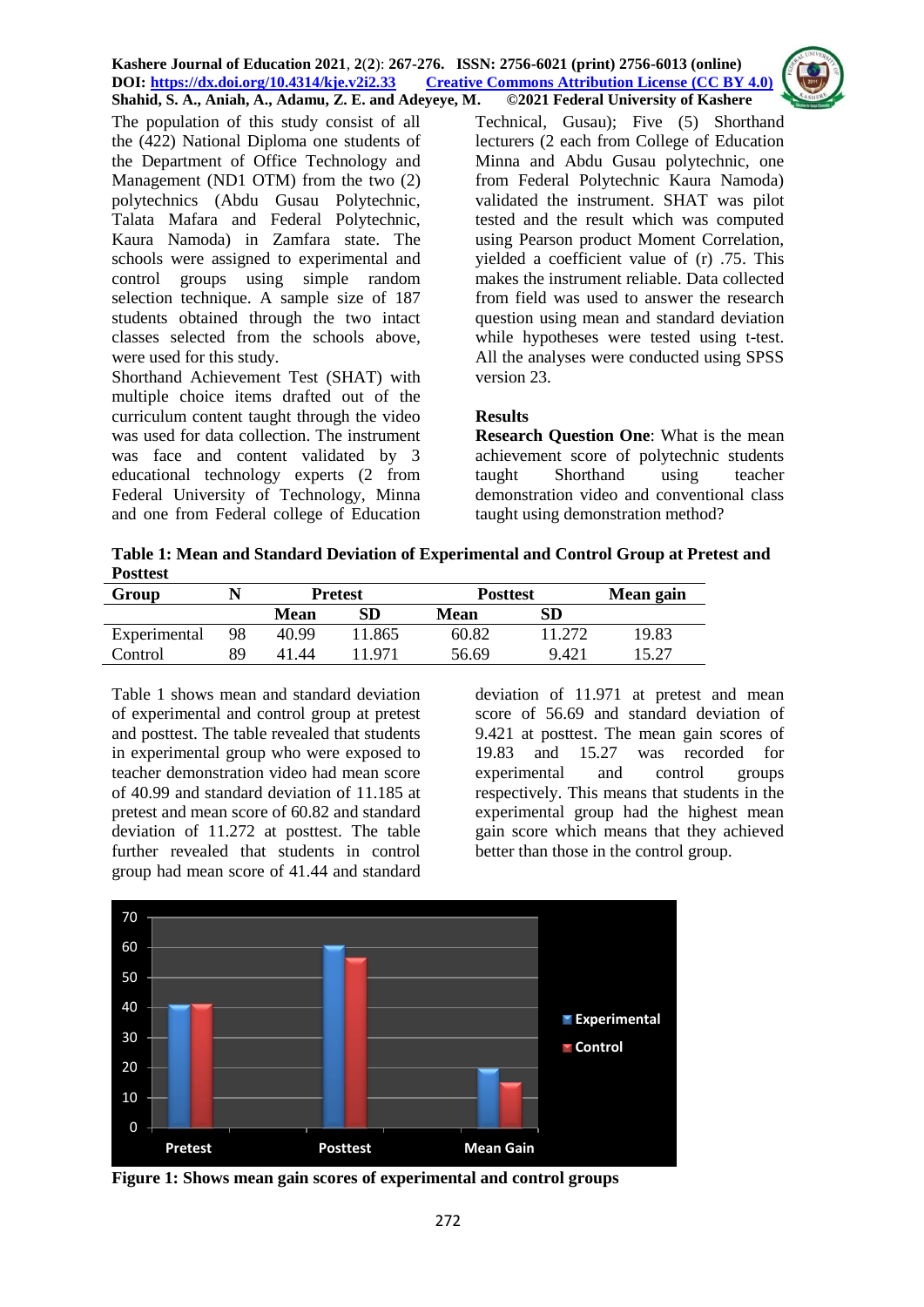

Figure 1 above shows the mean gain scores between prettest and posttest scores of experimental and control groups. The table revealed that experimental group achieved better than the control group.

To find out the significance of the variance in the achievement score of experimental and control groups, hypothesis one was tested.

**HO1:** There is no significant difference in the mean achievement scores of polytechnic students taught Shorthand using teacher demonstration video and conventional class demonstration method.

| Table 2: t-test Comparison of Posttest Mean Achievement Scores of Students in |  |
|-------------------------------------------------------------------------------|--|
| <b>Experimental and Control Group</b>                                         |  |

| Group                    |                                    | <b>Mean</b> | SD     | Df  | t-value | p-value |
|--------------------------|------------------------------------|-------------|--------|-----|---------|---------|
| Experimental             | 98                                 | 60.82       | 11.272 | 185 | 2.709   | .007    |
| Control                  |                                    | 56.69       | 9.421  |     |         |         |
| $\cdots$ $\sim$ $\cdots$ | $\sim$ $\sim$ $\sim$ $\sim$ $\sim$ |             |        |     |         |         |

\*Significant at p=0.05

Table 2 above shows t-test comparison of the posttest achievement scores of students in experimental and control groups. The table revealed that calculated t-value  $(t=2.709, df=185, p<0.05)$  is significant at alpha level. Hence hypothesis one was rejected implying that significant difference exists in the Shorthand achievement score of polytechnic students exposed to teacher demonstration video and those in the control group in favour of those in the experimental group. To ascertain the magnitude of the difference existed, Hedges' *g* effect size was calculated and a small effect size Hedges' *g*  $= 0.39$  was obtained. This means, 39% of the variance occurred as a result of the influence of the experimental treatment.

**Research Question Two**: What is the mean achievement scores of male and female polytechnic students taught Shorthand using teacher demonstration video?

**Table 3: Mean and Standard Deviation of Male and Female students of Experimental Group at Pretest and Posttest**

| Group          |    | <b>Pretest</b> |            | <b>Posttest</b> |        | Mean gain |
|----------------|----|----------------|------------|-----------------|--------|-----------|
|                |    | <b>Mean</b>    | ${\bf SD}$ | Mean            | SD     |           |
| Males          | 70 | 40.17          | 10.583     | 63.20           | 10.637 | 23.03     |
| <b>Females</b> | 28 | 43.04          | 14.610     | 54.86           | 10.759 | .82       |

Table 1 shows mean and standard deviation of male and female students in experimental group at pretest and posttest. The table revealed that male students in experimental group exposed to teacher demonstration video had mean score of 40.17 and standard deviation of 10.568 at pretest and mean score of 63.20 and standard deviation of 10.637 at posttest. The table further revealed that female students exposed to teacher demonstration video had mean score of 43.04 and standard deviation of 14.610 at pretest and mean score of 54.86 and standard deviation of 10.759 at posttest. The mean gain scores of 23.03 and 11.82 was recorded for experimental and control groups respectively. The result revealed that male

students exposed to teacher demonstration video recorded high mean gain score between pretest and posttest scores than female students. This means that male students exposed to teacher demonstration video achieved higher than female students taught via the same method.

To find out the significance of the difference that existed in the mean gain score of experimental and control groups, hypothesis two was tested.

**HO2:** There is no significant difference in the mean achievement scores of male and female polytechnic students taught Shorthand using teacher demonstration video.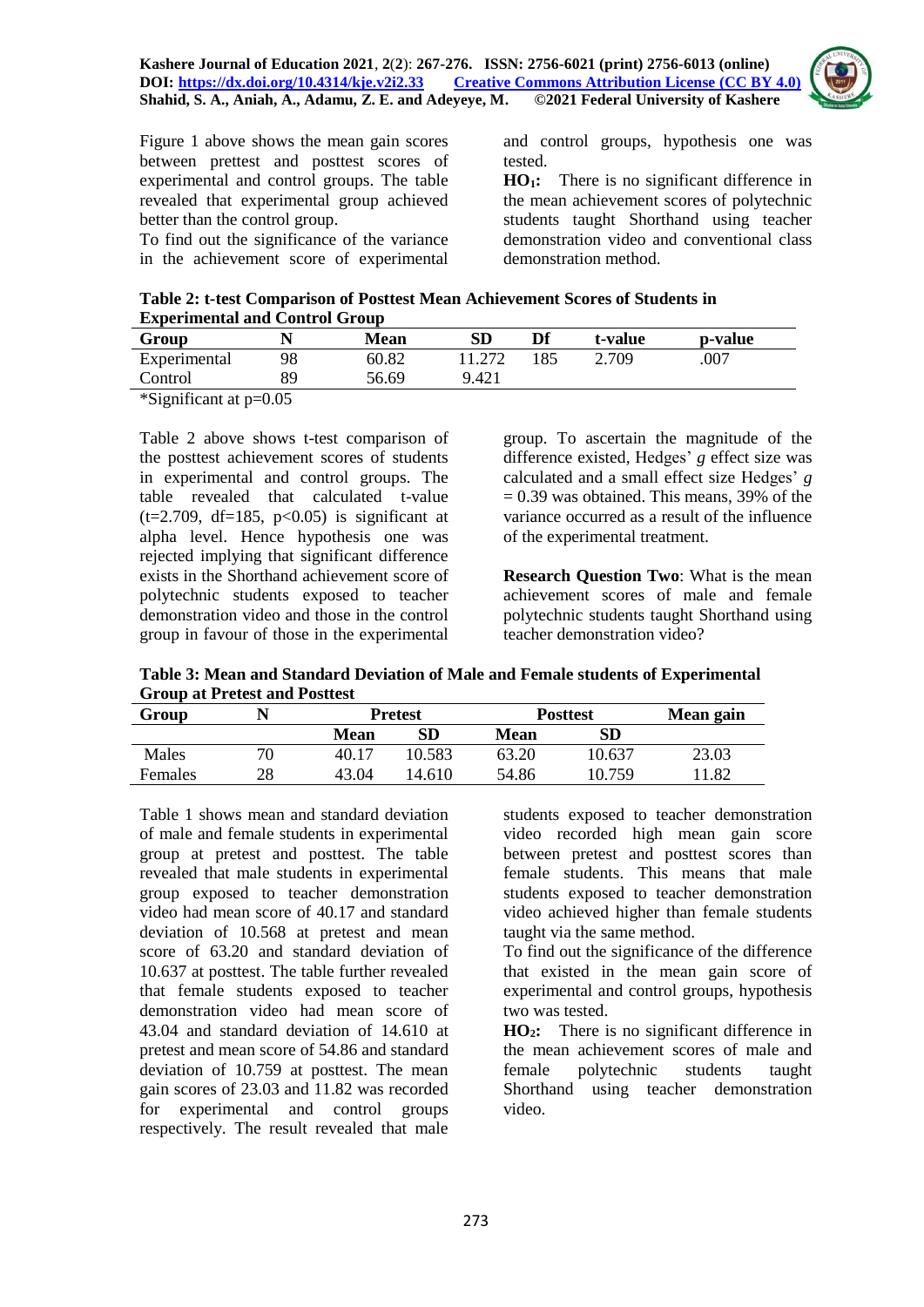

**Table 4: t-test Comparison of Posttest Mean Achievement Scores of Male and Female Students in Experimental group** 

| Group   |          | Mean  | ${\bf SD}$ | Df | t-value | p-value |  |
|---------|----------|-------|------------|----|---------|---------|--|
| Males   | 70       | 63.20 | 10.637     | 96 | 3.496   | .001    |  |
| Females | າ໑<br>20 | 54.86 | 10.759     |    |         |         |  |
|         |          |       |            |    |         |         |  |

Significant at p=0.05

Table 4 above shows t-test comparison of the posttest achievement scores of male and female students in experimental group (exposed to teacher demonstration video). The table revealed that calculated t-value  $(t=3.496, df=96, p<0.05)$  is significant at alpha level. Hence hypothesis two was rejected implying that significant difference exists in the Shorthand achievement scores of male and female polytechnic students exposed to teacher demonstration video.

### **Discussion of Findings**

This study investigated the impact of teacher demonstration video on polytechnic students' achievement in Shorthand in Zamfara State. The study aimed to find out the difference in the mean achievement scores of polytechnic students taught Shorthand using teacher demonstration video and conventional class demonstration method as obtained in research question one. The result of the analysis reported that students in the experimental group achieved better than those in the control group (exposed to teacher demonstration video). The outcome of the test of hypothesis one further revealed the existence of significant difference in the Shorthand achievements scores of polytechnic students exposed to teacher demonstration video and those in the control group in favour of those in the experimental group. A small effect size Hedges'  $g \text{ of } = 0.01$  was obtained when effect size of the difference was calculated. This could be as a result of the interactive features of the video and the opportunity given to students to have access to the recorded lecture for their private studies. This result supports the findings of Irene (2015) who reported that class two pupils who were taught using an integration of video programmes had higher scores in science as compared to those who were taught using traditional methods. Irene (2015) concluded that utilization of video programmes enhances the academic achievement of lower primary school pupils.

Does Irene's propositions based on his findings retained that video instructions enhance the achievement of students from lower classes. But Okoronkwo (2016) reported that video instructional approach impacted students' achievement in physics better than conventional method. Consequently, Gambari *et al.* (2016) reported that secondary school students taught mathematics using TAN (Text-Animation and Narration) video achieved significantly better than those in the control group.

Although small effect size was obtained between the achievement scores of experimental and control groups, careful considerations should be made by Shorthand lecturers on the decision to whether or not use video instructions. This is the assertion of Santos (2016) who stressed that the selection of video production style should take a holistic view that consider the type of the course and the needs of the learners.

The finding on the research question two revealed that mean achievement scores of male and female students exposed to teacher demonstration video varied. The outcome reported that mean achievement score of male students taught through teacher demonstration video is higher than that of female students. The outcome by the analysed result of hypothesis two reported that significant difference existed between mean achievement scores of male and female polytechnic students taught Shorthand using teacher demonstration video in favour of male students. This could be as a result of the euphoric attitude of males towards any technical skills such as ICT and video operations and the phobia held by females in such technical skills. These finding supports the result of Gambari *et al.* (2016) who reported that male students performed better than females in competitive video-based instructional strategy. Consequently, Itohan (2021) reported that male students taught General woodwork through adaptive teaching strategy achieved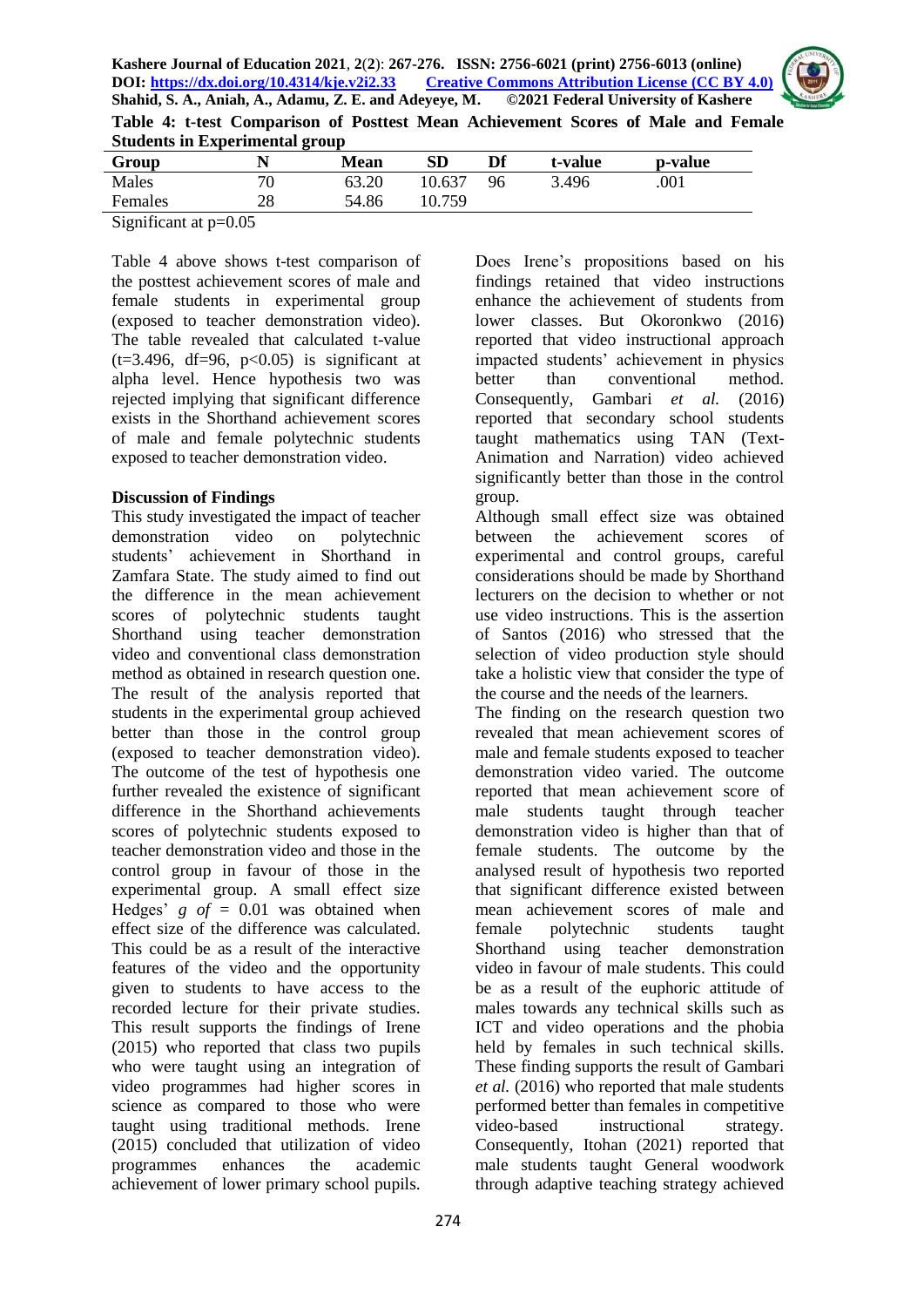**Kashere Journal of Education 2021**, **2**(**2**): **267-276. ISSN: 2756-6021 (print) 2756-6013 (online) DOI: <https://dx.doi.org/10.4314/kje.v2i2.33> [Creative Commons Attribution License](http://creativecommons.org/licenses/by/4.0/) (CC BY 4.0) Shahid, S. A., Aniah, A., Adamu, Z. E. and Adeyeye, M. ©2021 Federal University of Kashere**



better than females. Contrary to this study, a lot studies reported gender having no influence in students' achievement one of such studies was carried out by Ibe, *et al.* (2016) who reported that constructivist instruction enhanced students' attainment of scientific literacy irrespective of their sexes. In the same vein, Aniah and Sani (2020) revealed that CAI (Computer Assisted Instruction) tutorial package is gender friendly and not gender biased in teaching English language spelling.

# **Conclusion**

Students exposed to teacher demonstration video achieved higher than those taught Shorthand using the lecturer method. Mean achievement scores of male and female students exposed to teacher demonstration video varied. Significant difference exists in the Shorthand achievement scores of polytechnic students exposed to teacher demonstration video and those in the control group in favour of those in the control group. Significant difference exists in the Shorthand achievement scores of male and female polytechnic students exposed to teacher demonstration video.

## **Recommendations**

Based on the findings of this study, the following recommendations are made:

- 1. Shorthand lecturers should critically examine the need, suitability and the possible benefits attainable through the use of video instruction in any shorthand class before deciding to embark on in order to avoid futile efforts at the end of the lesson.
- 2. Shorthand lecturers should use videos for instructional delivery that are not too technical so as to control female students' phobia in much technical operations.
- 3. Government, school administrators, and head of departments of relevant schools should encourage and sufficiently aid shorthand lecturers to use demonstration where necessary.

## **References**

Abubakar, I., Sani, S., & Sani, M. (2019). *Current & emerging trends of educational technology*. Kano, Nuru Computer Graphics.

- Adamu, J. A. (2012). Problems and prospects of studying Shorthand in colleges of education in the North-West zone, Nigeria. M.ed thesis, Department of Vocational and Technical Education, Ahmadu Bello University, Zaria, Nigeria.
- Andrew, A. (2011). *Instructional media design and production*, National Open University of Nigeria.
- Aniah, A. and Sani, S. (2020) Effects of two modes of computer assisted instruction on pupils' achievement and retention in English language spelling in Niger State-Nigeria. *International Journal of Innovative Research in Computer Science & Technology* 8(1), 200-212
- Baba, B. A., Aburiya, A., & Azeesi, R. (2018). Motivation and shorthand performance. *New Media and Mass Communication.* 1(76). 3267-3275. [www.iiste.org](http://www.iiste.org/)
- Brame, C. J. (2015). *Effective educational videos.* Retrieved from Vanderbilt University website: [https://cft.vanderbilt.edu/guides-sub](https://cft.vanderbilt.edu/guides-sub-pages/effective-educational-videos)[pages/effective-educational-videos.](https://cft.vanderbilt.edu/guides-sub-pages/effective-educational-videos)
- Businesstopia. (2018). *Berlo's SMCR model of communication.* Retrieved from Businesstopia website: [https://www.businesstopia.net/commu](https://www.businesstopia.net/communication/berlo-model-communication) [nication/berlo-model-communication.](https://www.businesstopia.net/communication/berlo-model-communication)
- Gambari, A. I., Shittu, A. T., Daramola, F. O. & James, M. (2016). Effects of video-based cooperative, competitive and individualized instructional strategies on the performance of senior secondary school students in Geometry, *Malaysian Online Journal of Educational Science* 4(4), 31-47
- Ibe, E., Nwosu A. A, Obi C. N. & Nwoye M. N. (2016). Gender and levels of attainment of scientific literacy among science students under constructivist instructional model *International Journal of Engineering Sciences & Research Technology*, 5(7), 81-90. [http://www.ijesrt.com](http://www.ijesrt.com/)